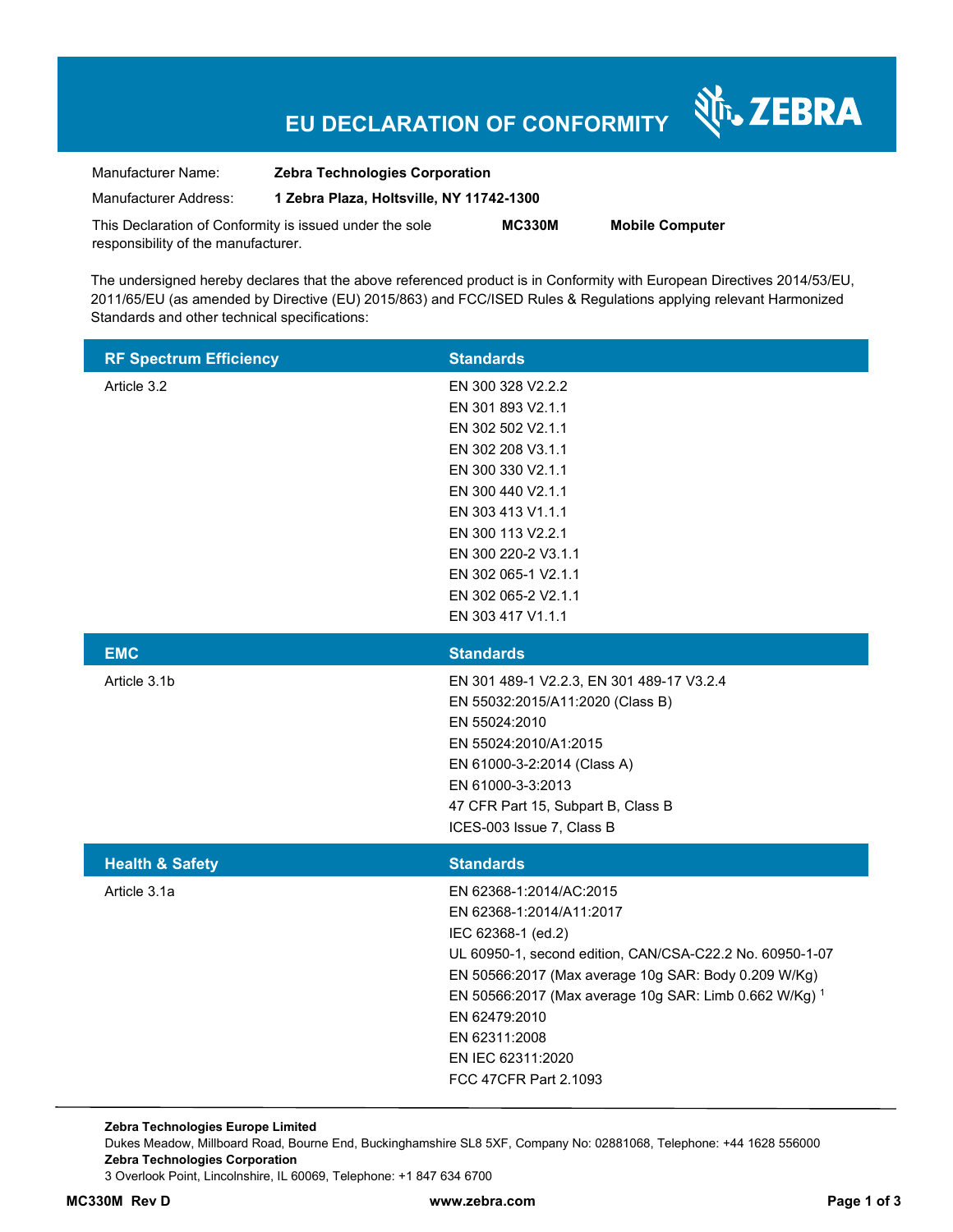RSS 102 Issue 5 21CFR1040.10 (Laser) IEC 60825-1:2014 (Ed.3.0); EN 60825-1:2014 (Laser) IEC 62471:2006 (Ed.1.0); EN 62471:2008 (LED)

र्शे<sub>ं</sub> ZEBRA

| <b>Environmental</b>                       | <b>Standards</b>  |
|--------------------------------------------|-------------------|
| Restriction of Hazardous Substances (RoHS) | EN 50581:2012     |
|                                            | EN IEC 63000:2018 |

With regard to Directive 2014/53/EU, the conformity assessment procedure referred to in Article 17.2(b) and detailed in Annex III has been followed with the involvement of the following Notified Body for Articles 3.1a, 3.1b and 3.2: **CTC advanced GmbH**, Untertürkheimer Str. 6 – 10 66117 Saarbrücken, Germany

EC-Type Examination Certificate number: T818235E-01-TEC

US company representative for FCC Supplier's Declaration of Conformity (47 CFR Part 2.1071 to 2.1077) is Larry Zhou and can be reached at **larry.zhou@zebra.com.** 

**Signed on behalf of Zebra Technologies Corporation** 

Place: Bourne End

*(Signature of authorized person)* Date of Affixing the CE Mark: 20 December 2017 Marco Belli Rev: D Sr. Manager, Regulatory Date: 29 September 2021

**Zebra Technologies Europe Limited**  Dukes Meadow, Millboard Road, Bourne End, Buckinghamshire SL8 5XF, Company No: 02881068, Telephone: +44 1628 556000 **Zebra Technologies Corporation**  3 Overlook Point, Lincolnshire, IL 60069, Telephone: +1 847 634 6700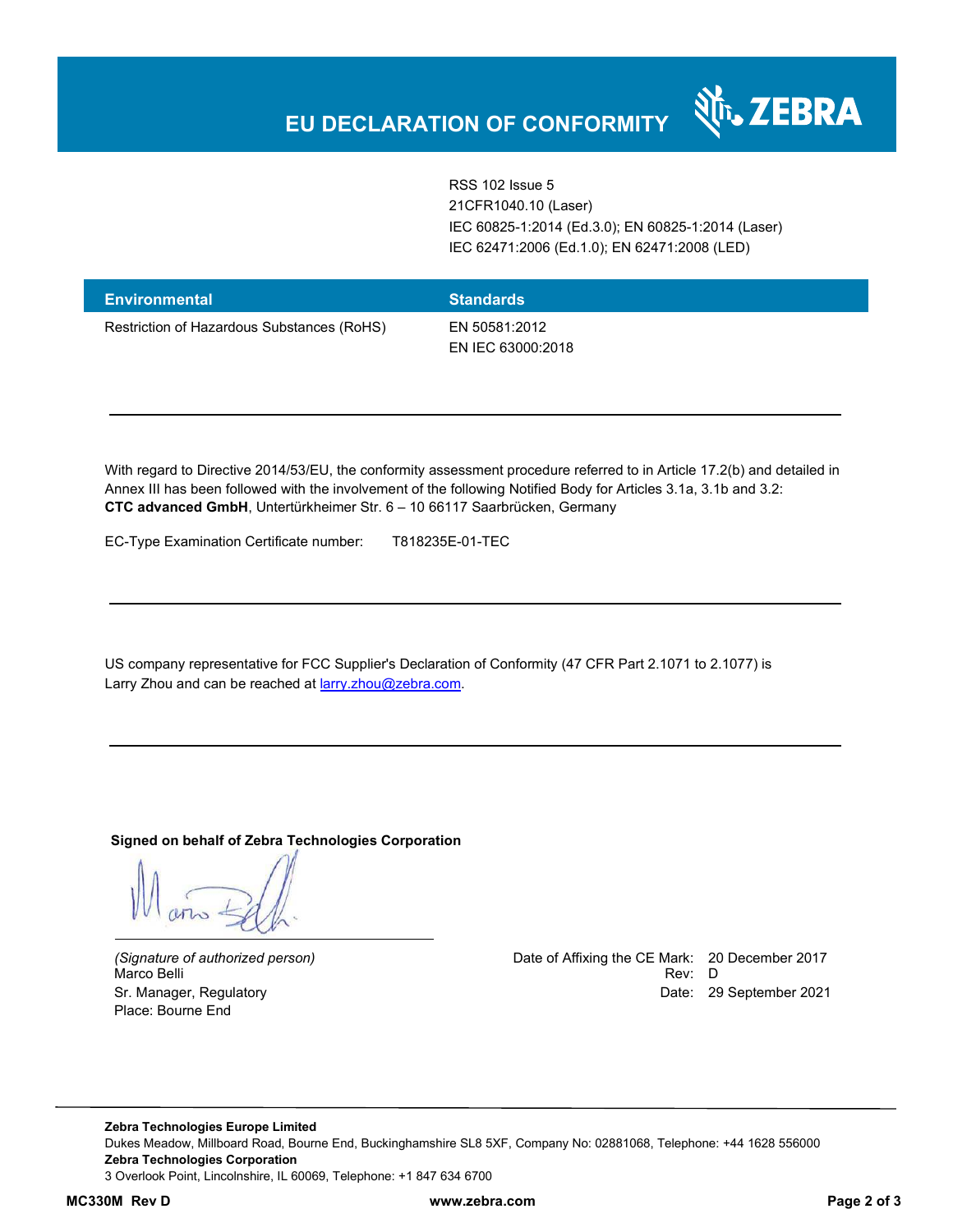N<sub>T</sub>, ZEBRA

#### **Appendix A**

#### **EU Operating frequencies and maximum power levels**

| <b>Technology</b> | <b>Operating Frequencies/Bands</b> | <b>Maximum Transmit power level</b> |
|-------------------|------------------------------------|-------------------------------------|
| <b>WLAN</b>       | 2400 MHz - 2483.5 MHz              | 20dBm                               |
|                   | 5150 MHz - 5250 MHz                | 23dBm                               |
|                   | 5250 MHz - 5350 MHz                | 23dBm                               |
|                   | 5470 MHz - 5725 MHz                | 23dBm                               |
| <b>Bluetooth</b>  | 2400 MHz - 2483.5 MHz              | 10dBm                               |

#### **1 SAR values**

In accordance with JORF (Journal Officiel de la République Française) n° 0267 of November 17, 2019, text No.16, this device has been tested and found to comply with the applicable limits for exposure of radio frequency energy (RF) to workers. The exposure limit value (ELV) for workers is 20 W / kg for the limbs.

# **Restrictions:**

The use of 5GHz RLAN throughout the EEA has the following restriction:

5.15 - 5.35 GHz is restricted to indoor use only.

#### **Accessories:**

| <b>Description</b>                   | Model            |
|--------------------------------------|------------------|
| Fabric Holster for Gun Config.       | SG-MC3021212-01R |
| Fabric Holster for Rotate and        | 11-69293-01R     |
| Straight Config.                     |                  |
| Plastic Holster for Straight Config. | 8710-050005-01R  |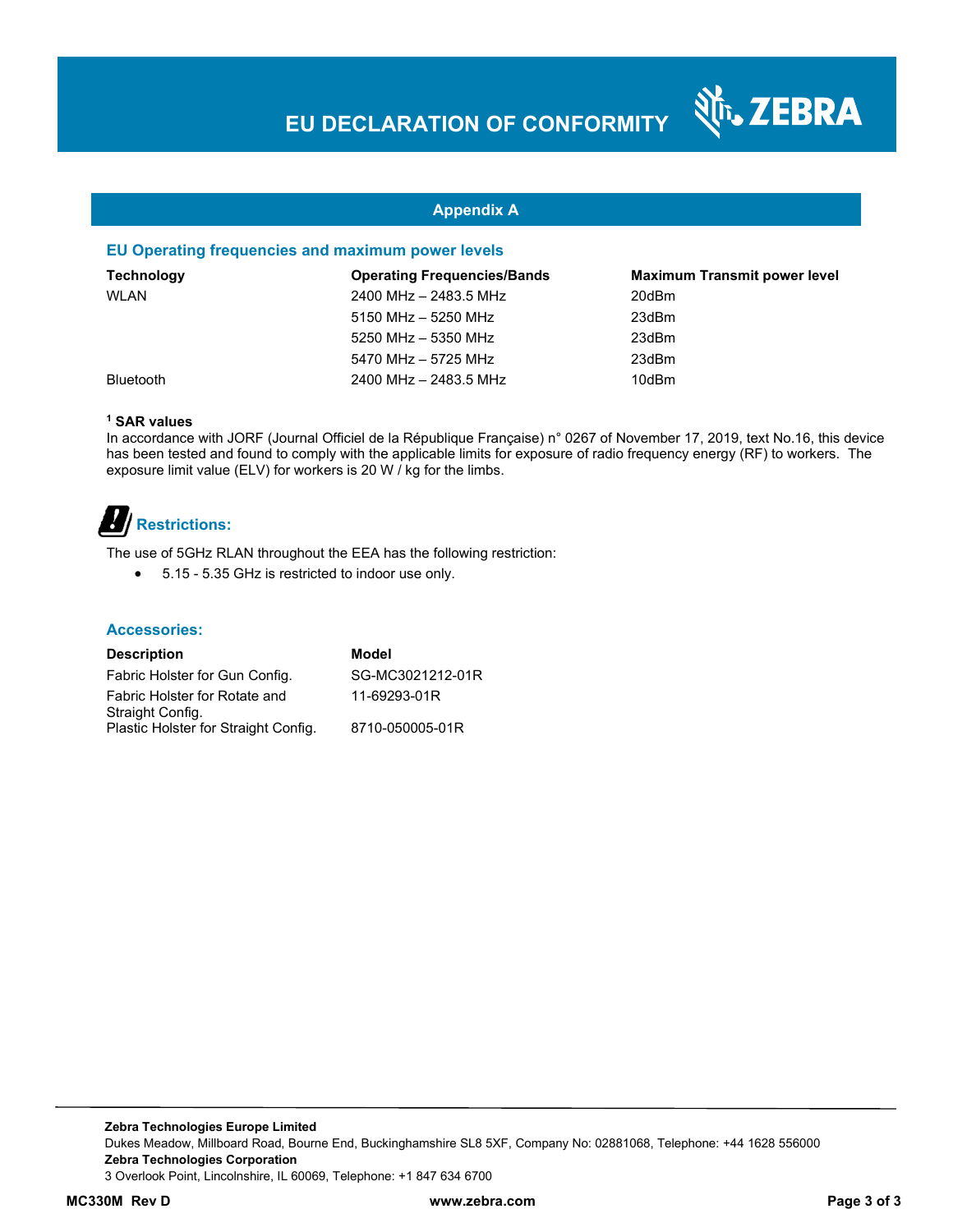## **DECLARATION OF CONFORMITY**



#### **Appendix B**

### **Regulatory Markings MC330M**

| $ R $ C-21366                                                                                                                                                                                                                                   | <b>ANATEL</b><br>03036-18-08726                                                                                                     |                                                                                                                                                                              |
|-------------------------------------------------------------------------------------------------------------------------------------------------------------------------------------------------------------------------------------------------|-------------------------------------------------------------------------------------------------------------------------------------|------------------------------------------------------------------------------------------------------------------------------------------------------------------------------|
| Argentina                                                                                                                                                                                                                                       | <b>Brazil</b>                                                                                                                       | <b>Belarus</b>                                                                                                                                                               |
| ┡┣╢                                                                                                                                                                                                                                             | ertified for use in Hong Kong<br>經驗證可在香港使用<br>Certificate No. 證書號碼<br>HK0011801771<br>通訊事務管理局<br>COMMUNICATIONS<br><b>AUTHORITY</b> | Approval numbers must be listed<br>NO. 54224/SDPPI/2018<br><b>PLG. ID 5157</b><br>NO. 63735/SDPPI/2019<br><b>PLG. ID 3788</b><br>NO. 63480/SDPPI/2019<br><b>PLG. ID 4773</b> |
| <b>Customs Union</b>                                                                                                                                                                                                                            | <b>Hong Kong</b>                                                                                                                    | <b>Indonesia</b>                                                                                                                                                             |
| מספר אישור אלחוטי של משרד התקשורת 63506-51<br>אסור להחליף את האנטנה המקורית של המכשיר ולא<br>לעשות בו כל שינוי טכני אחר<br>מספר אישור אלחוטי של משרד התקשורת 63444<br>אסור להחליף את האנטנה המקורית של המכשיר ולא<br>לעשות בו כל שינוי טכני אחר | This product has been<br><b>Type Approved by Jamaica</b><br>SMA-MC330M                                                              | RAVX/21A/0318/S(18-0556)                                                                                                                                                     |
| <b>Israel</b>                                                                                                                                                                                                                                   | Jamaica                                                                                                                             | <b>Malaysia</b>                                                                                                                                                              |
| NOI<br>IFETEL: RCPZEMC18-0383                                                                                                                                                                                                                   | <b>AGREE PAR L'ANRT MAROC</b><br>Numéro d'agrément: MR 15526<br><b>ANRT 2018</b><br>Date d'agrément: 05/01/2018                     | Connection and use of this communications<br>equipment is permitted by the Nigerian<br><b>Communications Commission</b>                                                      |
| <b>Mexico</b>                                                                                                                                                                                                                                   | <b>Morocco</b>                                                                                                                      | Nigeria                                                                                                                                                                      |
| Approved by PTA (Year)<br>Paki stan Telecom Authority                                                                                                                                                                                           | <b>CONATEL</b><br>RN: 2018-03-I-000076                                                                                              | <b>Ommiss</b><br><b>Type Approval Number:</b><br>ESD-1816270C                                                                                                                |
| Pakistan                                                                                                                                                                                                                                        | Paraguay                                                                                                                            | <b>Philippines</b>                                                                                                                                                           |

**Zebra Technologies Europe Limited**

Dukes Meadow, Millboard Road, Bourne End, Buckinghamshire SL8 5XF, Company No: 02881068, Telephone: +44 1628 556000 **Zebra Technologies Corporation** 

3 Overlook Point, Lincolnshire, IL 60069, Telephone: +1 847 634 6700